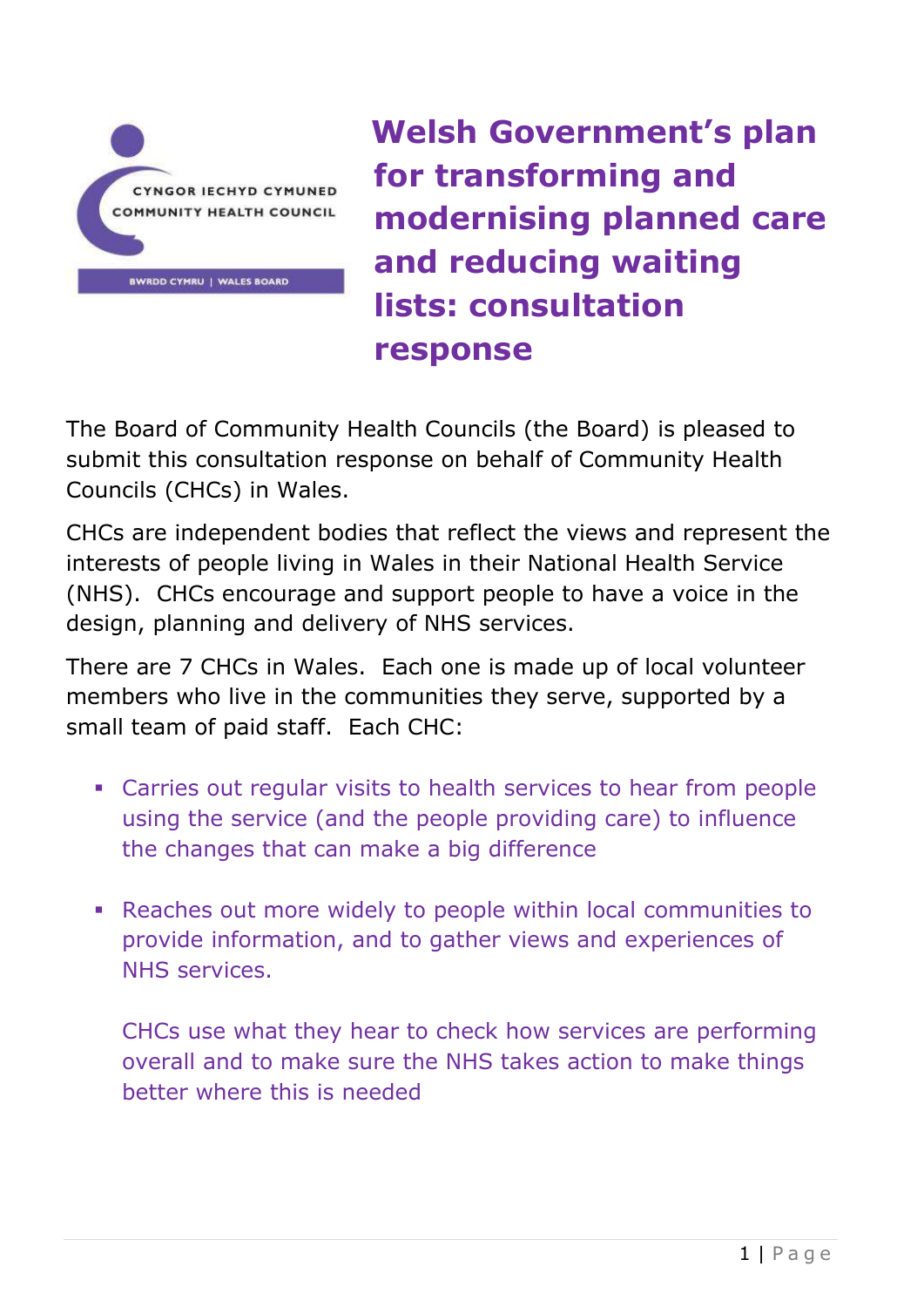- Gets involved with health service managers when they are thinking about making changes to the way services are delivered so that people and communities have their say from the start
- **Provides a complaints advocacy service that is free, independent** and confidential to help people to raise their concerns about NHS care and treatment.

The Board of CHCs (the Board) exists to support, assist, advise and manage the performance of CHCs. It represents the collective views of CHCs across Wales.

CHCs in Wales do not have a statutory role in reflecting the views and representing the interests of people who may or do need to access social care services in Wales.

In the same way that people's individual health and care needs do not stop at organisational boundaries, neither do people's views and experiences of the health and care services they receive. So CHCs often hear what people think about their health and care services overall, and not just those provided by or funded by the NHS.

CHCs have used what they have heard from people across Wales and from NHS providers about health and care services to inform the following collective response to the consultation questions.

# **Whether the plan will be sufficient to address the backlogs in routine care that have built up during the pandemic, and reduce long waits.**

CHCs welcome the clear focus in the plan on addressing the things that people have told us matters most to them when they are waiting for a diagnosis or treatment. It acknowledges and responds to the main issues we hear from people living in all parts of Wales who are waiting longer than anyone would like for a diagnosis or treatment.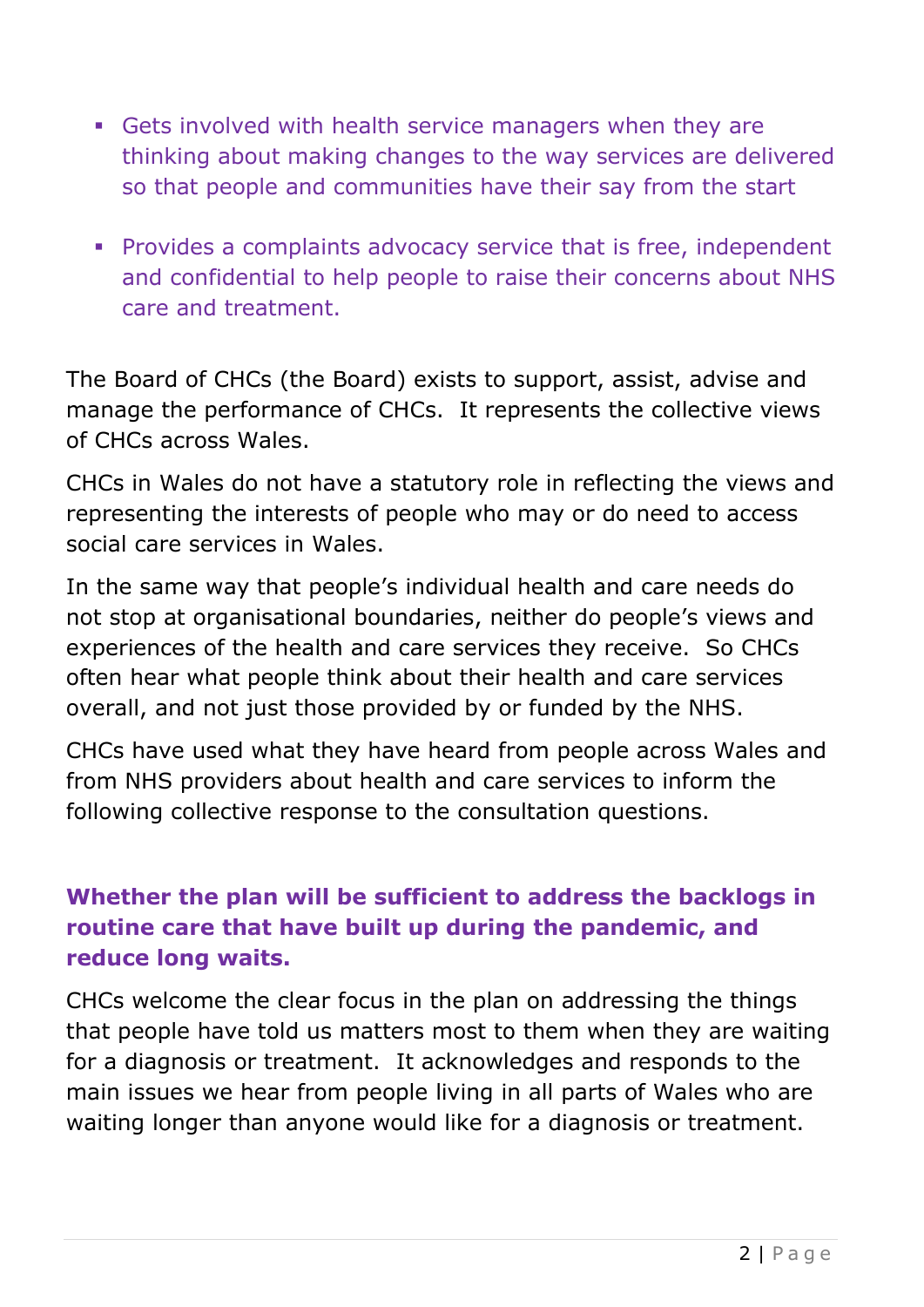It sets out - in high level terms - what will be done (and in many but not all areas how), to address these issues. It sets some key targets so that the public have some idea how quickly they can expect things to get better.

It recognises the key elements that will be needed to deliver what is an ambitious programme that, to be successful, must tackle once and for all some long standing and systemic issues that have been made worse, but have not been caused by, the COVID-19 pandemic.

The 'transformation' it identifies as necessary to bring down waiting lists and create a sustainable health and care system for the future must be achieved with people and communities through coproduction. How it does this will be key to the plan's success.

But:

▪ CHCs question whether the plan sufficiently recognises the stark reality of just how fragile the current NHS workforce is – including in the primary care sector where the NHS relies so heavily on doctors, dentists, etc., operating as independent contractors.

The plan leans heavily on this fragile foundation. CHCs are increasingly seeing practices that have previously been thought of as "stable" GP and dental providers resign their NHS contracts because of recruitment and retention issues. No service is immune to folding as 'burnout' and recruitment issues continue.

▪ CHCs question whether the plan itself gives sufficient attention to the role of the social care system in enabling its successful delivery.

CHCs also think that it will be easier to judge whether the plan will be sufficient to address the backlogs in care when more detailed information is available from healthcare planners and providers.

Setting out 'what, when and how' the high-level ambitions described in the plan will be turned into clear, co-ordinated, and collaborative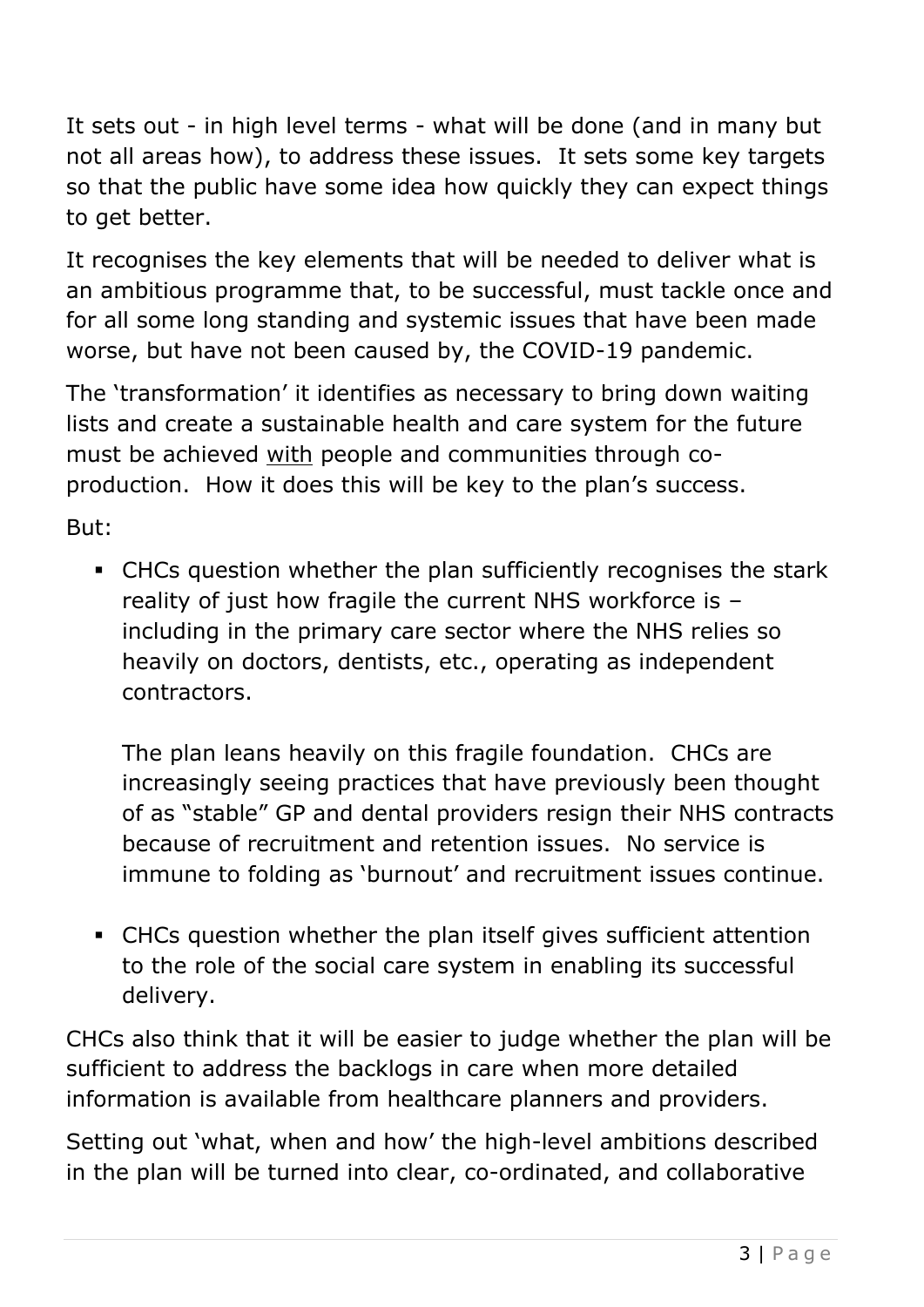actions locally, regionally, and nationally - through things like the workforce delivery plan - is key.

Without this it is not clear that the plan's ambition will be anything more than aspirational in nature.

# **Whether the plan strikes the right balance between tackling the current backlog, and building a more resilient and sustainable health and social care system for the long term**

CHCs welcome the clear focus in the plan on taking immediate and short-term actions like commissioning more treatment from non-NHS providers to bring down waiting lists more quickly while developing the capacity to design and implement more sustainable arrangements for the future.

But the main focus of the plan is around building a more resilient and sustainable healthcare system – with social care providers and local authorities referenced as partners but not extensively referred to/included as active contributors to a strengthened, more integrated health and social care system.

## **Whether the plan includes sufficient focus on:**

- o **Ensuring that people who have health needs come forward;**
- o **Supporting people who are waiting a long time for treatment, managing their expectations, and preparing them for receiving the care for which they are waiting, including supported self-management;**
- o **Meeting the needs of those with the greatest clinical needs, and those who have been waiting a long time;**
- o **Improving patient outcomes and their experience of NHS services?**

CHCs welcome the recognition in the plan of the importance of maintaining a strong, sustained communications strategy bringing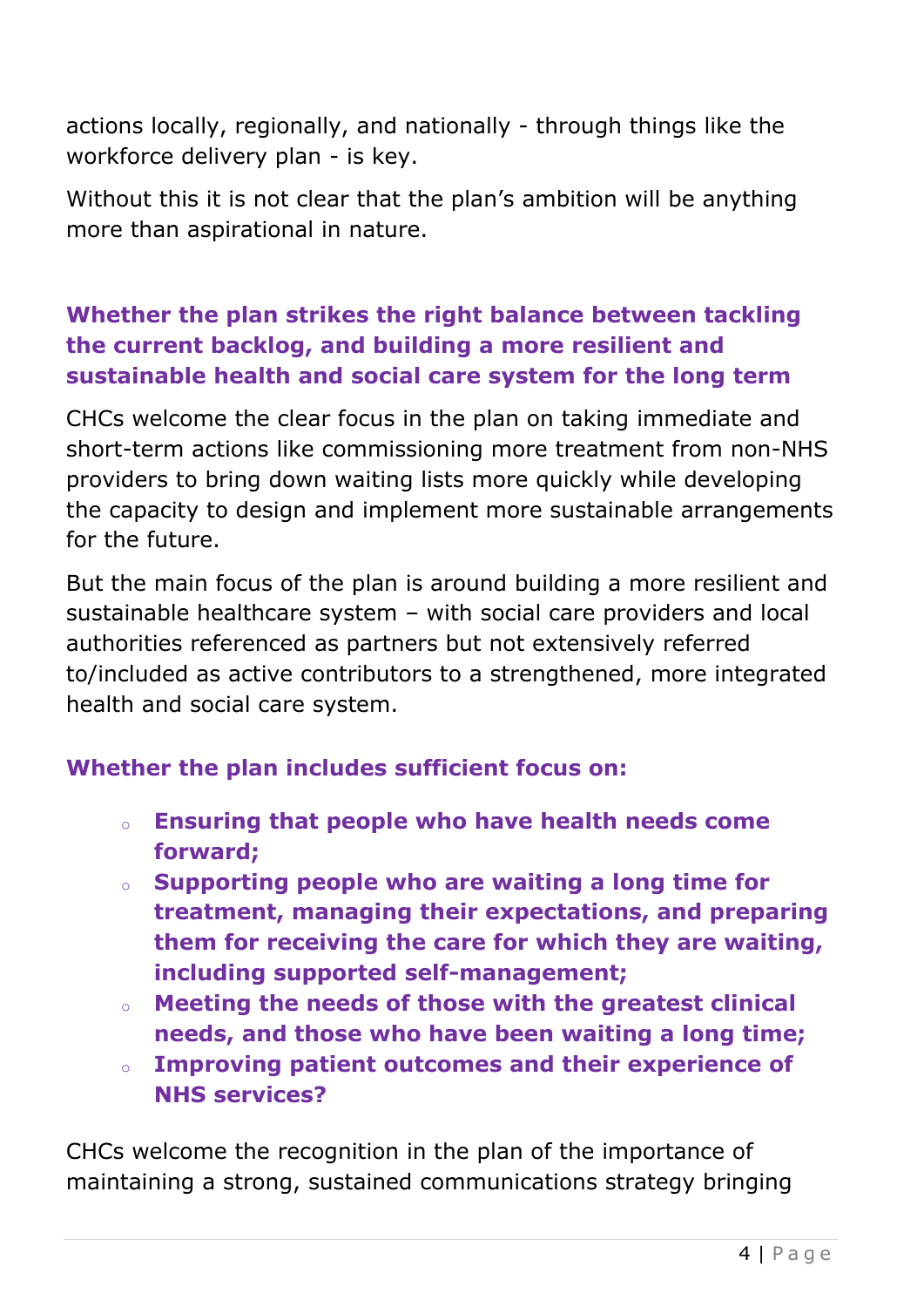together local and national communications to help make sure people have enough of the right kind of information when and how they need it to empower them to come forward when they identify a health need.

The plan also recognises the importance of making sure that once people seek help having identified a health need that they can get that help through their doctor, dentist or other healthcare professional.

However, its vital that the messaging and the reality of people's experience match up. CHCs continue to hear most of all each day from people who cannot get to see a doctor or dentist when they need one – for too many people it still feels a long way off the kind of access aimed for through the new GP access commitment.

Effective monitoring, action and clear reporting to the public on performance in these kinds of areas must be a key part of the wider communications strategy.

CHCs welcome the strong focus in the plan on supporting people who are waiting a long time for treatment, managing their expectations, and preparing them for receiving the care for which they are waiting, including supported self-management – including by working together with the 3<sup>rd</sup> sector to provide help, advice and support.

CHCs also recognise the key part that continued development of digital technology can play in achieving this – and the recognition that digital technology cannot be the only answer if no one is to be left behind.

CHCs are keen to see that this recognition in the plan is translated into practical and comprehensive action in areas like sustainable 3rd sector funding models and developing arrangements that are flexible enough to support people's individual help, advice and support needs.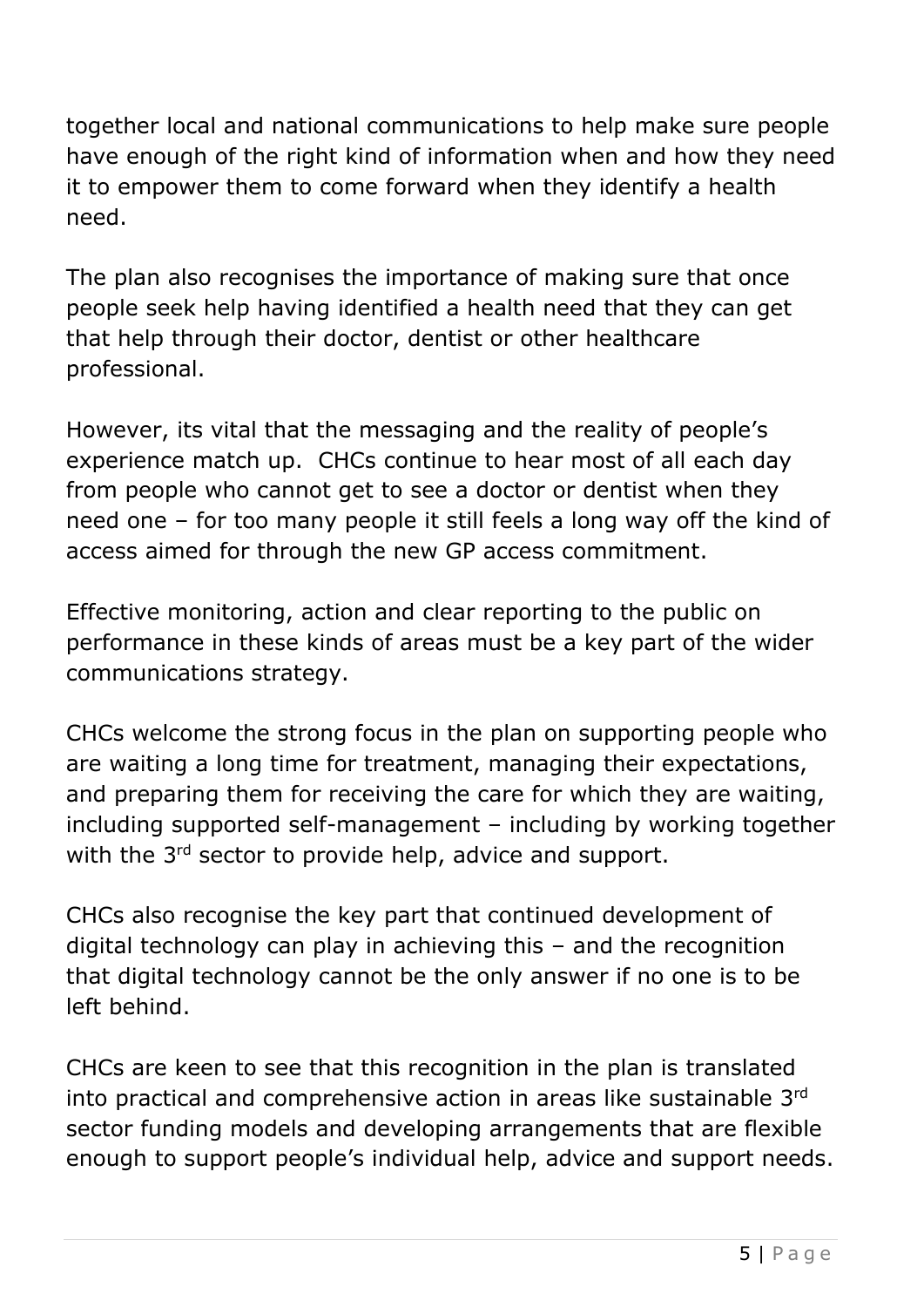CHCs are still hearing too often from people that they are offered a 'one size fits all' approach.

The plan provides a clear focus on prioritising those in greatest clinical need through a range of actions including better clinical list validation, refined primary care referral following early diagnostics and improved quality of referrals to aid initial triage.

The plan is clear about the range of things that will improve patient outcomes including earlier diagnosis, co-productive approaches to individual care, better care pathways and quicker treatment.

It also acknowledges the importance of capturing and using patient feedback to drive further developments and action where needed.

CHCs want this to be part of a clearer, stronger and more meaningful performance measurement, monitoring and reporting system that helps manage performance at all levels and drives improvements in health and care services on the things that matter most to people about their care and treatment.

## **Whether the plan provides sufficient:**

- **leadership and national direction to drive collective effort, collaboration and innovation-sharing at local, regional and national levels across the entire health and social care system (including mental health, primary care and community care)?**
- **clarity about who is responsible for driving transformation, especially in the development of new and/or regional treatment and diagnostic services and modernising planned care services?**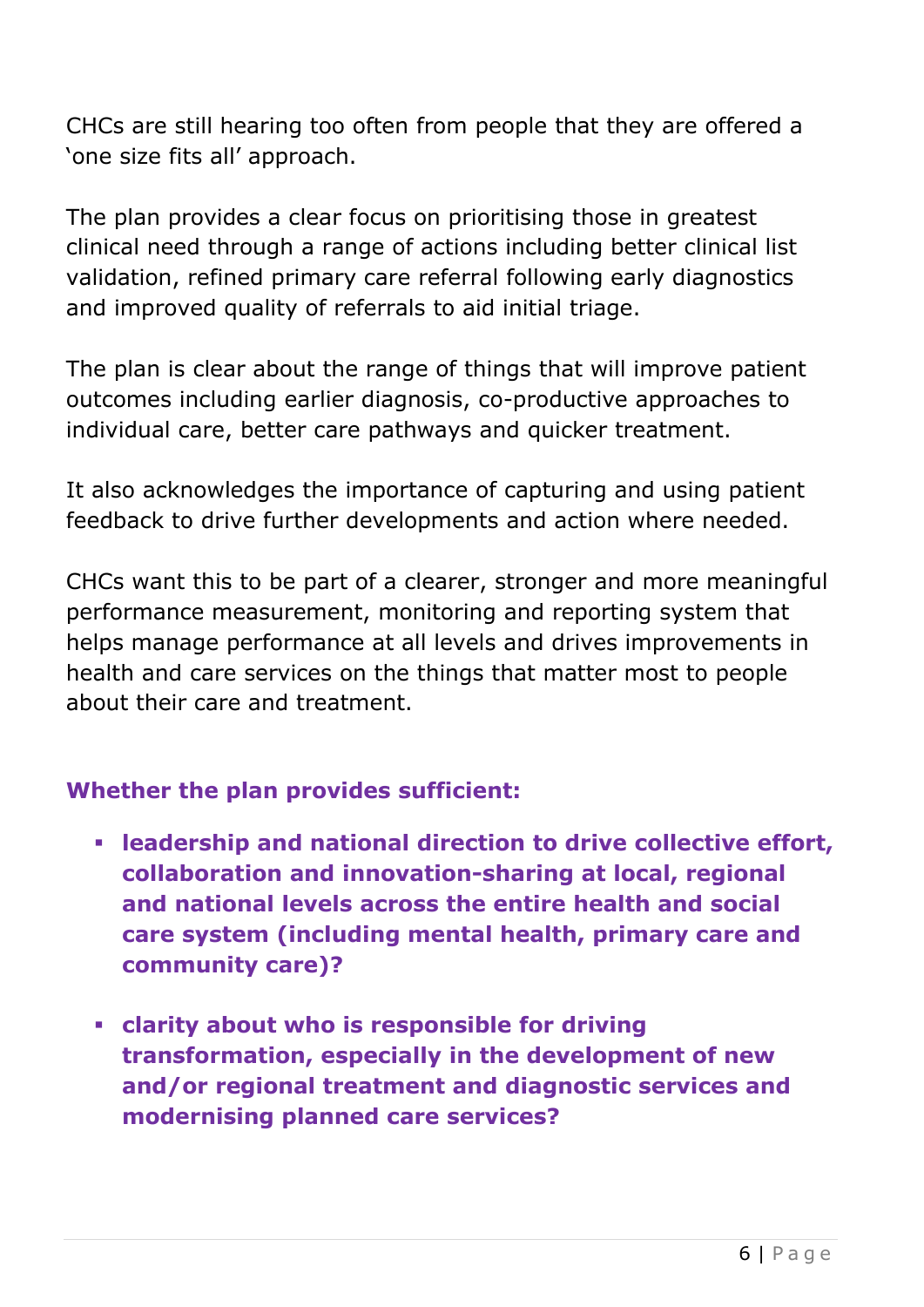The plan itself sets out a clear and simple national direction to respond to the immediate and longer-term challenges in reducing waiting times.

It is much less clear within the plan itself how this direction and intention to work collaboratively and collectively at all levels will be driven in practical terms.

CHCs know from its day-to-day activities locally, regionally, and nationally that there are already many different planning, programme and project groups and networks in place to drive design, development, and improvement in the NHS in Wales. Some of these are permanent arrangements and some are 'task and finish' groups.

It is not always clear to CHCs (or others) how they all fit together, who's responsible for doing what and when, and who is accountable to who and for what overall. As well as this, the part the new NHS Executive will play in all of this is still being developed.

So, unless those working within the NHS itself are clear who is responsible for doing what and when, there is little hope of people and communities effectively informing and influencing its thinking.

CHCs welcome the commitment to more regular performance information, eg., through a weekly performance dashboard. It is important that the more detailed delivery arrangements that underpin the plan set out very clearly overall:

- the levers in place to encourage collective effort, collaboration and innovation across the NHS, and the consequences of not doing so
- **how working together will deliver equitable service provision** that responds to the particular challenges facing people living in all parts of Wales, eg., rurality, deprivation,etc.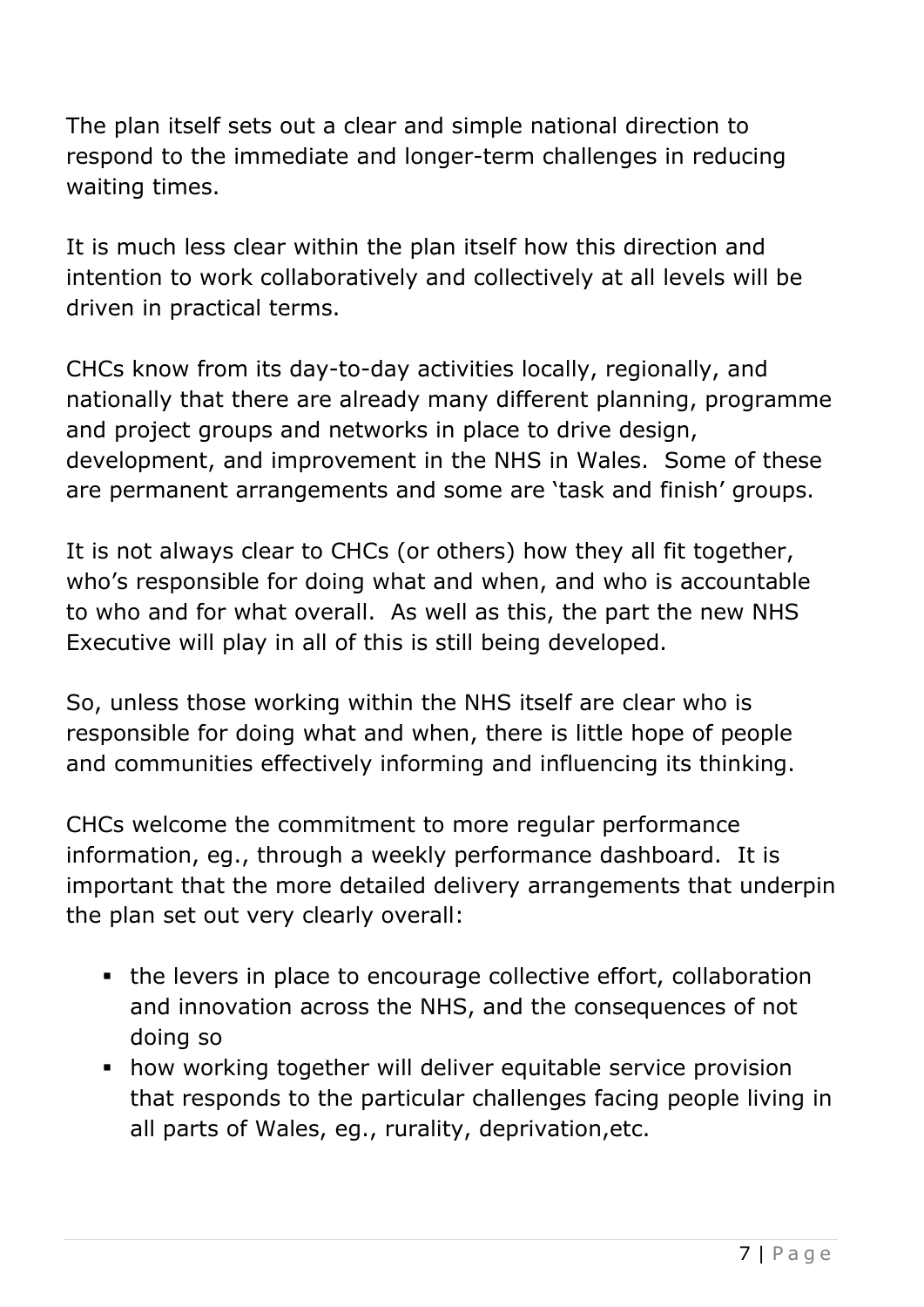- who is responsible for doing what, how (where appropriate) and when
- how and when progress should be reported, and to who
- who will take action if things aren't going to plan.

If those involved in healthcare are to be properly valued and recognised for the way in which they work collaboratively and innovatively then this must be recognised in performance measurement and management arrangements at all levels.

## **Are the targets and timescales in the plan sufficiently detailed, measurable, realistic and achievable?**

CHCs welcome the very clear commitments in the plan about what people can expect and by when in terms of reducing the waiting lists overall (even though these are longer than anyone would want). This simple approach along with regular, more frequent progress and performance reporting should mean that people can easily measure whether these high-level commitments are met.

CHCs also note that the plan clearly states that it has been developed with NHS services and that there is confidence within the NHS that the plan is deliverable.

However, given CHCs concerns about the resilience of the workforce and its capacity to drive and respond to continuing 'transformation' at every level, we are unable to clearly assess how realistic and achievable the plan is without seeing the more detailed delivery plans that will support it.

## **Is it sufficiently clear which specialties will be prioritised/included in the targets?**

The plan refers to some aspects of specific services where CHCs regularly and consistently hear concerns from people about waiting times. This includes, for example, children's services, mental health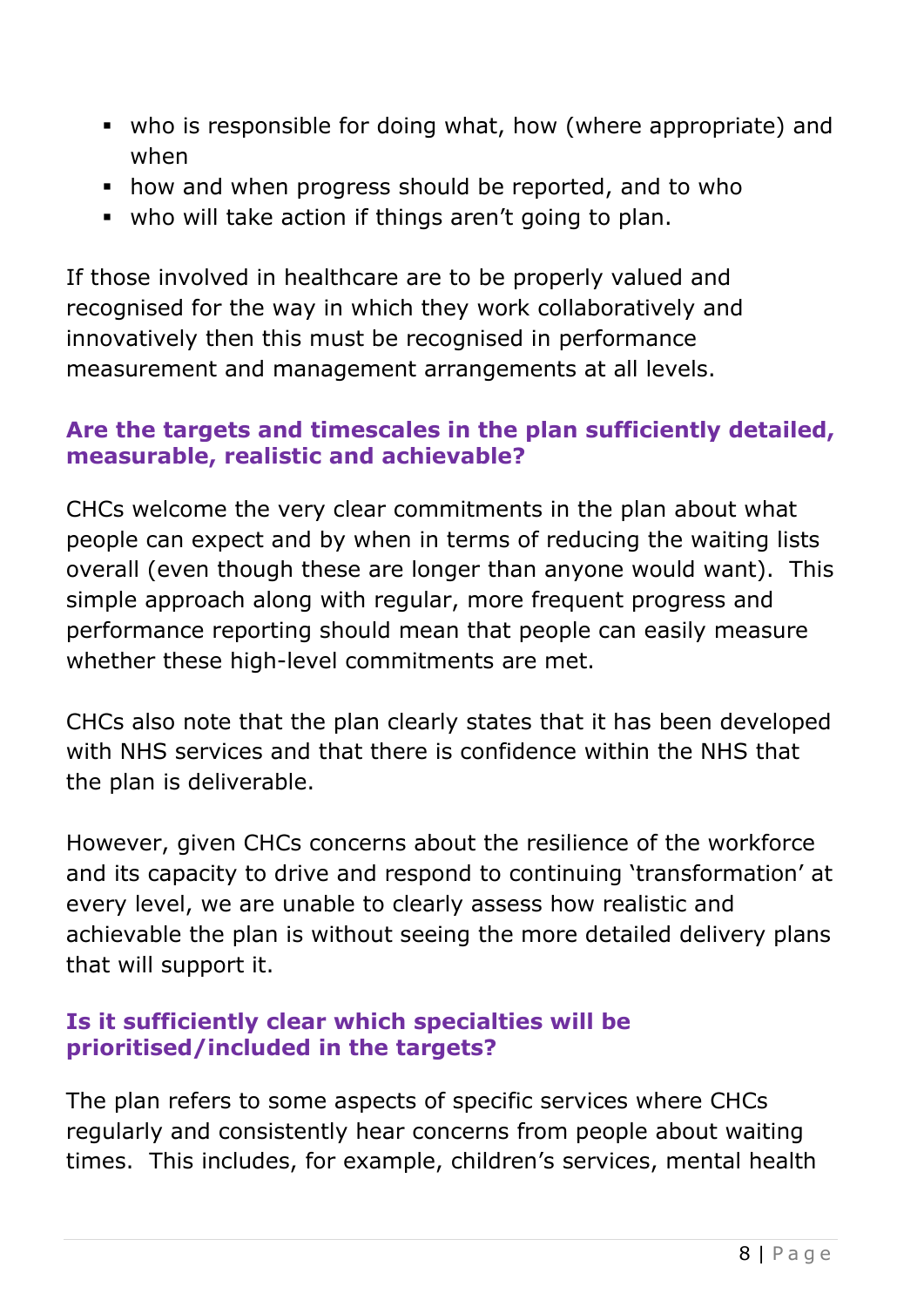services, cancer care, etc. It also focuses on the key aspects within service areas that people worry about such as diagnostics. It doesn't focus in more detail on the whole range of specialties, including those we hear most often about such as orthopaedics.

CHCs expect the high-level targets set out in the plan to apply to waiting times in respect of all NHS services – for everyone on a waiting list for any NHS specialty. People living in Wales need to be reassured that everything that can reasonably be done will be done to make their wait as short as it is possible to be – the plan must achieve this.

The range of more detailed delivery plans must clearly set out how the different challenges will be addressed across specialties and geographical areas - whether that be for example a workforce plan, cancer plan or NHS body Integrated Medium Term Plan (IMTP).

### **Do you anticipate any variation across health boards in the achievement of the targets by specialty?**

CHCs want the more detailed plans that support delivery to clearly set out how and when the existing variation across health boards will be addressed through a collaborative approach and new/different ways of working that meet the needs of people and communities.

#### **Is there sufficient revenue and capital funding in place to deliver the plan, including investing in and expanding infrastructure and estates where needed to ensure that service capacity meets demand?**

The plan doesn't provide any detail about the breakdown of the available funding (including additional sums), between revenue and capital.

It's important that the way in which funding is made available supports short term actions to address waiting time backlogs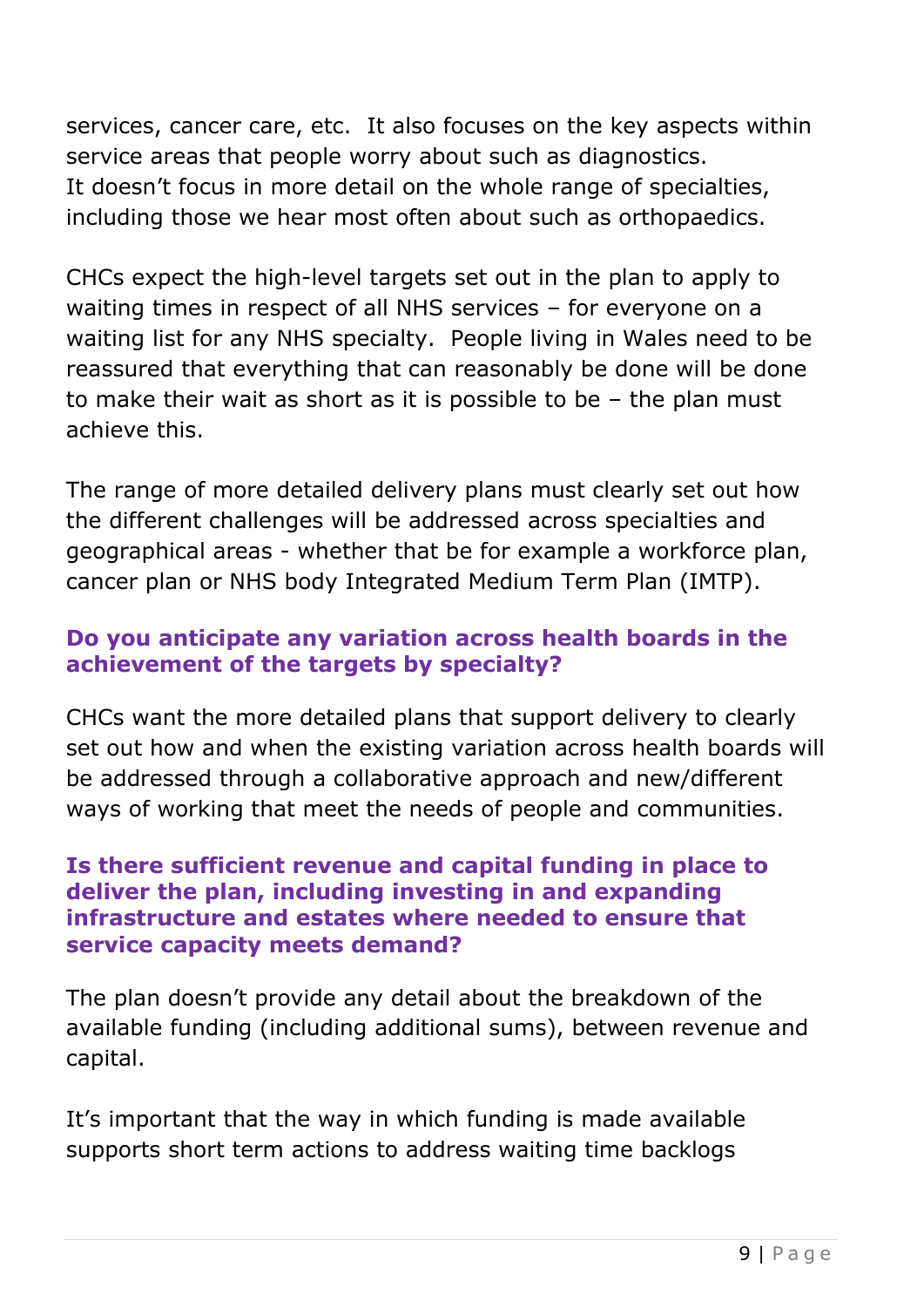equitably as well as developing services for the longer term in a sustainable way for people living in all parts of Wales.

#### **Is the plan sufficiently clear on how additional funding for the transformation of planned care should be used to greatest effect, and how its use and impact will be tracked and reported on?**

The plan focuses at a very high level on the key things that the NHS will need to focus on to transform the way planned care is delivered in the ways that matter most to people.

CHCs expect that the funding model in place to support delivery will provide sufficient focus so that the more detailed NHS delivery plans can respond flexibly in a way that best meets the needs of their population considering things like geography and demography.

#### **Does the plan adequately address health and social care workforce pressures, including retention, recruitment, and supporting staff to work flexibly, develop their skills and recover from the trauma of the pandemic?**

The plan recognises the need to address the key issues affecting the existing health and care workforce. The introduction of the real living wage in social care is welcome but CHCs do not currently have sufficient detailed knowledge of this sector to identify what more may be needed to put it on a more sustainable footing.

CHCs are seeing daily the impact on NHS care resulting from shortages in staff (some long standing and some related to the direct impact of COVID-19), and the impact on the quality of care when those delivering it are physically and emotionally exhausted.

CHCs welcome the commitment to work together with the health and care workforce to develop more detailed plans to address the workforce pressures. This should help provide assurance that those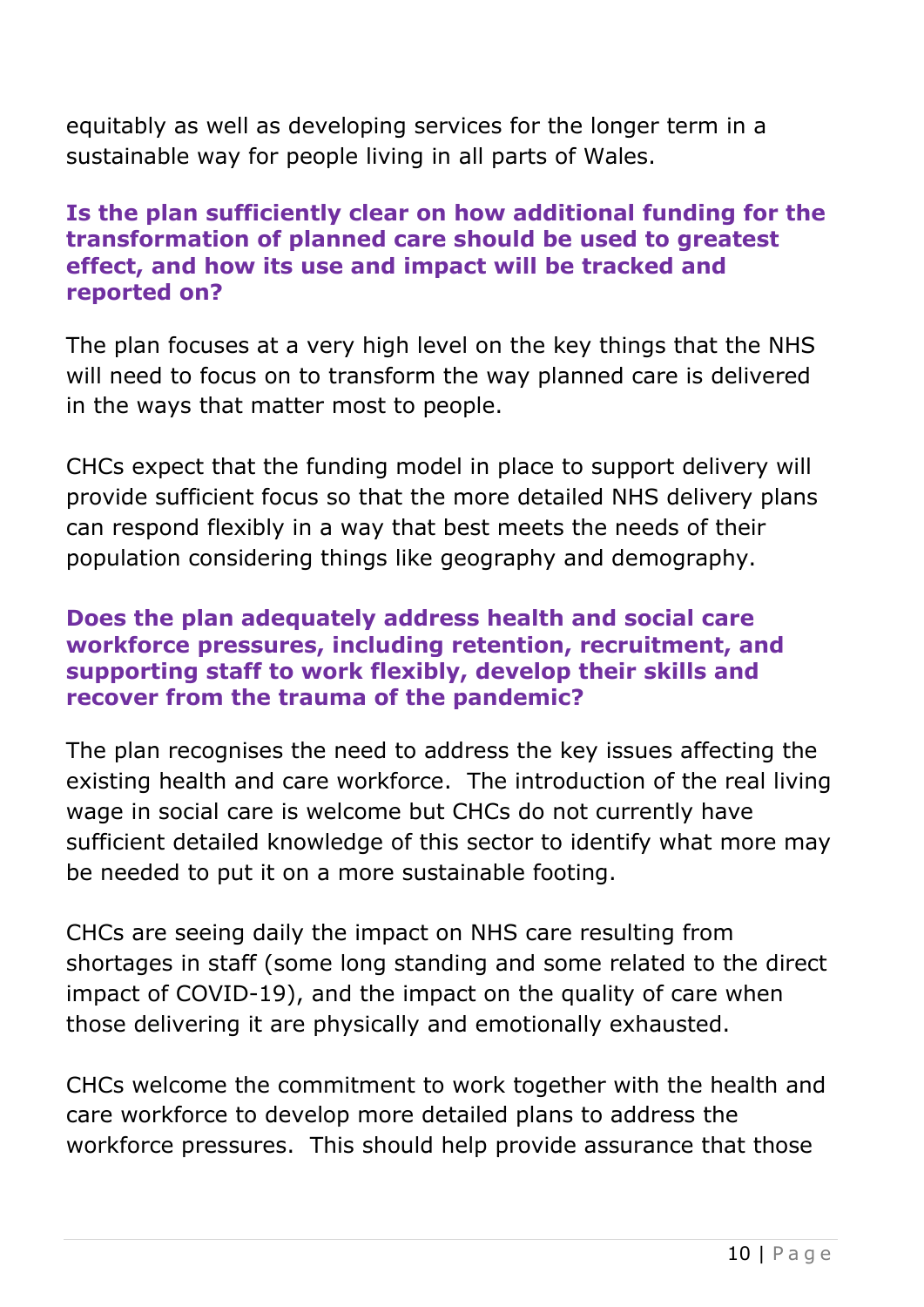more detailed plans respond to the key aspects from the perspective of the workforce in all parts of Wales.

Similarly, CHCs want to see that the views and experiences of patients and service users inform and influence the priorities within the workforce delivery plan.

#### **Is there sufficient clarity about how digital tools and data will be developed and used to drive service delivery and more efficient management of waiting times?**

CHCs welcome the commitments in the plan to use digital tools and data to drive service delivery and more efficient management of waiting times – enabling people to feel more in control of their healthcare by being able to access advice, support and information about their care and treatment.

CHCs also welcome the clear commitment in the plan to reduce digital exclusion. It is vital that any developments recognise that there will always been some people whose individual needs cannot be met through their direct use of digital technology to access healthcare.

The focus on developing services must always include consideration of how things need to work for those who do not use technology.

Detailed planning for digital transformation needs to recognise and respond to the impact of digitisation on capacity – whilst easier digital access can often save capacity and better manage demand, it can also increase demand.

This has been the case with systems such as e-Consult and AskMyGP, where increased demand has resulted in a reduction in the availability in the operating hours of the systems in many cases.